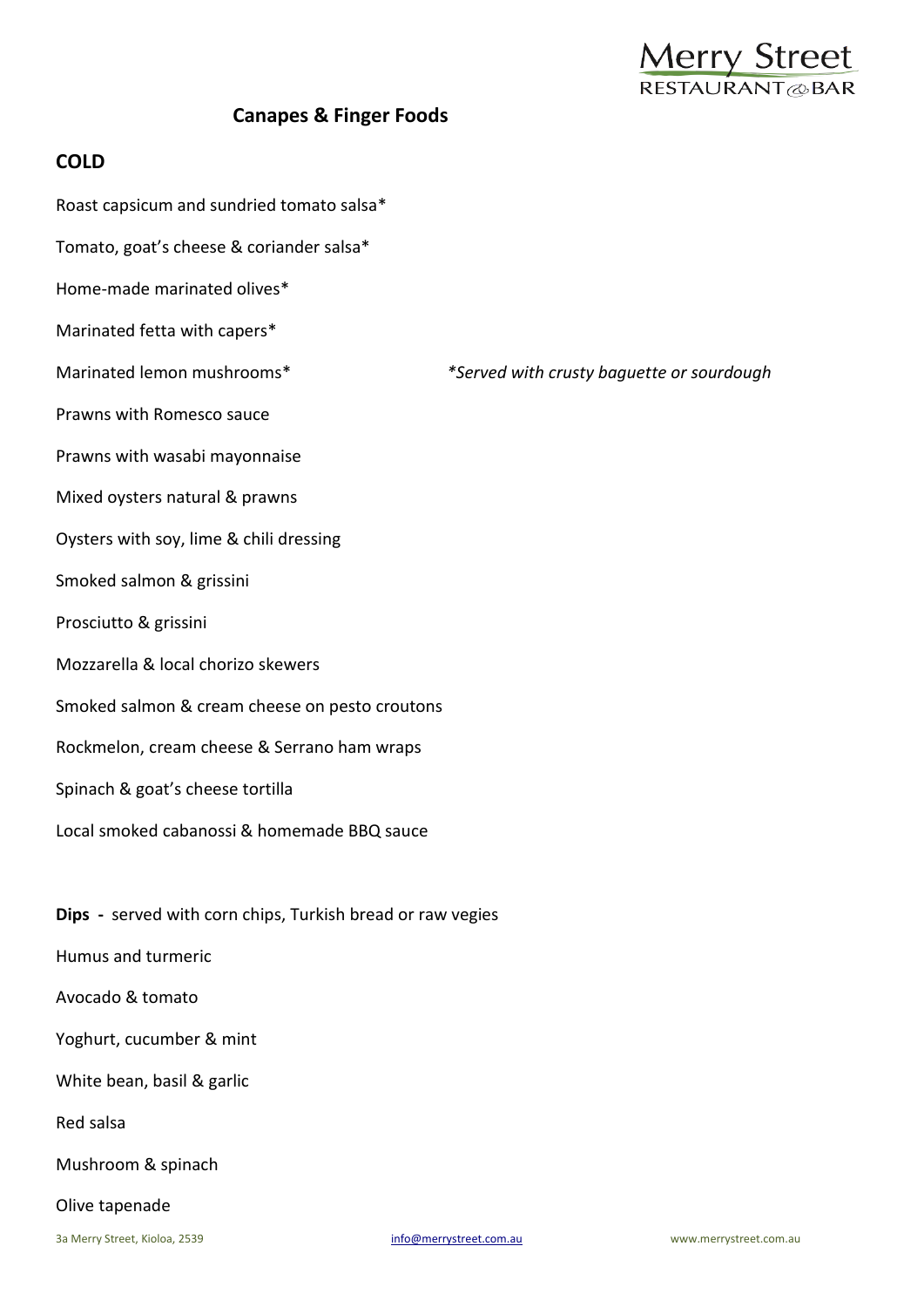# **HOT**

Tempura prawns with lemon & lime mayonnaise Thai fishcakes with lime, chili & soy dip Salt & pepper squid with aioli Prawn & Chorizo skewers Crumbed fish goujons with lemon mayonnaise Chili crab cakes with soy dip Spicy sweet potato wedges & yoghurt dip Vegie spring rolls with sweet chili sauce Spinach & Fetta stuffed mushrooms Dukkha chicken skewers Teriyaki chicken skewers Mini savoury quiche (mixed - fetta & spinach, Lorraine, Chicken & pumpkin OR chicken & leek, mushroom & tomato, ham & asparagus) Lamb Kofta with yoghurt dip Soy & sesame beef skewers Marinated beef & garlic skewers Steamed pork, goat's cheese & pine nut meat balls Salmon & dill bites with lemon dip

# **Salads**

Traditional Greek salad

Caesar salad with blue cheese dressing

Roast vegetable salad with balsamic dressing

Tomato, avocado & mozzarella salad with lemon & olive oil dressing

Tomato, asparagus & rocket salad with mustard dressing

Cauliflower broccoli & walnut salad with curry & coconut mayonnaise